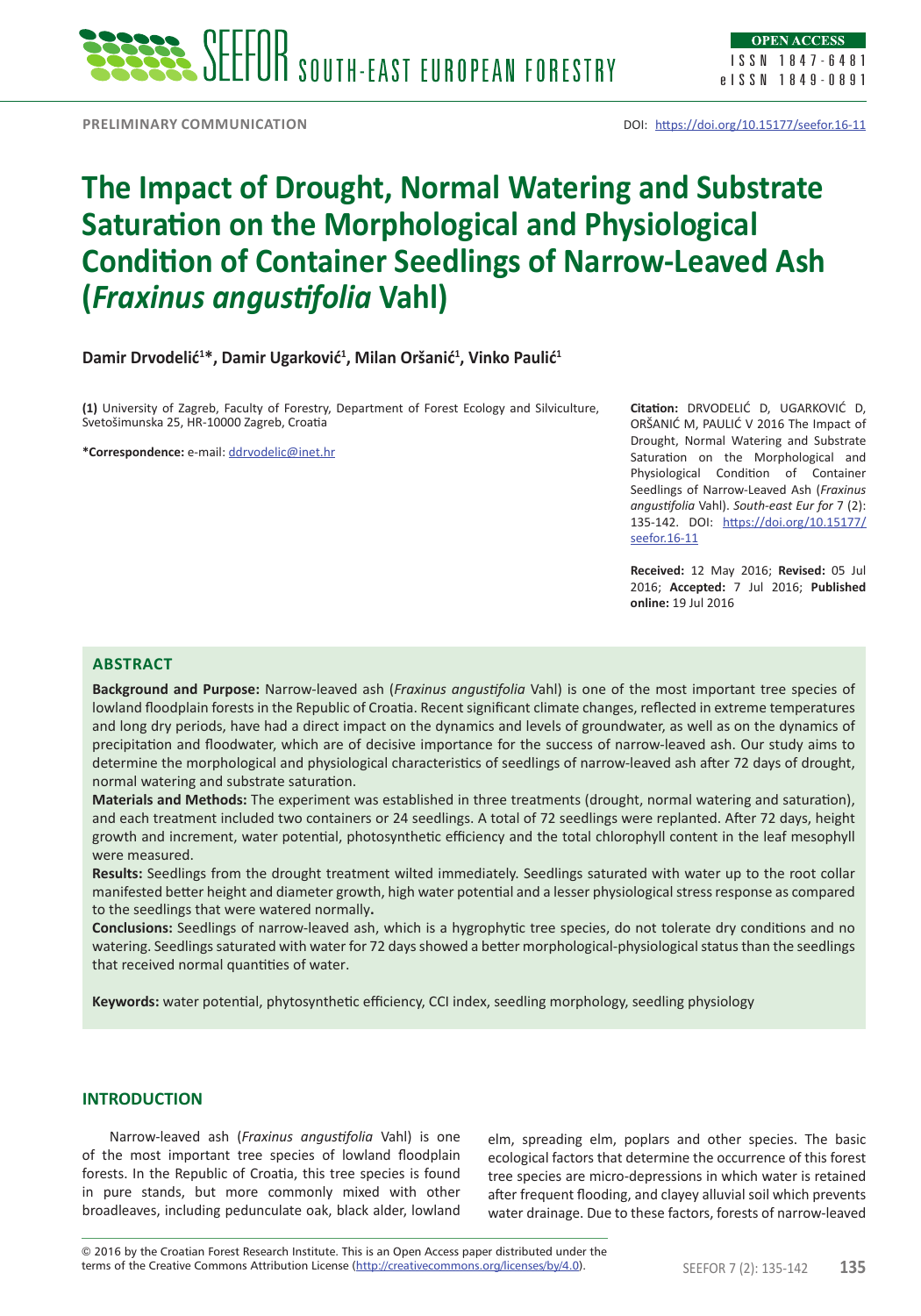ash are exposed to long-lasting effects of surface water and high groundwater. According to Anić [1], in terms of microrelief narrow-leaved ash is the eurivalent species of floodplain forests. The habitats in which it grows range from wetland sites, where narrow-leaved ash forms a wetland forest boundary towards a swamp, to fresh micro-elevations (humid micro-elevations - "grede" in Croatian). However, it reaches its ecological optimum in wetland habitats where it faces no competition [2].

The degradation of lowland forests is a serious problem not only from a commercial and non-commercial standpoint, but also from a biological and ecological aspect. Tree decline in forest ecosystems may have different causes, such as competition between species and individuals, the effects of diverse natural phenomena (climatic excesses, thunder, wind, wet snow, icy rain, long-lasting flood, biotic factors), changes in natural ecological conditions, i.e. a drop in groundwater levels, changes in floodwater dynamics, waterlogging and drying of habitats, the pollution of flood and precipitation water), and the consequences of adverse human activity [3]. The dieback of narrow-leaved ash results from a synergy of climate change, biotic factors and anthropogenic effects on water conditions. Climate has recently undergone significant changes manifested in extreme temperatures and long dry periods that directly affect the dynamics of ground water levels and the dynamics of precipitation and floodwater, all of which are of decisive importance for the growth of narrowleaved ash. Retentions constructed in order to prevent the consequences of high water levels have exposed forests in retention areas to exceptionally high floodwater levels. Floodwater levels are much higher now than they were during flooding before the retentions were constructed. As expected, this has a negative effect on the vitality of forests in these areas. Air pollution, flooding in the vegetation period and the absence of regular winter and spring floods, coupled with consecutive dry periods, are crucial stress factors that exert an adverse impact on these forests [4-7].

This research aims to determine the following:

- Height and diameter increment (mm) of container seedlings of narrow-leaved ash under conditions of substrate saturation and normal watering in the period from 5 May to 15 July 2015 (72 days);
- Water potential (Ψ) of seedlings under conditions of substrate saturation and normal watering;
- Photosynthetic efficiency  $(F_{\neg p})$  of seedling leaves under conditions of substrate saturation and normal watering;
- Total chlorophyll content of mesophyll (CCI) in the leaf of seedlings growing in saturated substrates and undernormal watering conditions;
- Correlation between diameter increment (mm) of seedlings and their physiological condition (water potential (Ψ) and the maximum quantum yield of photosystem II (F<sub>v</sub>/F<sub>m</sub>));
- Correlation between the maximum quantum yield of photosytem  $(F_v/F_m)$  and water potential (Ψ) of normally watered seedlings.

#### **MATERIALS AND METHODS**

This research involved one-year-old seedlings of narrowleaved ash with bare roots which were replanted in 12-hole AM-POLIM multi-containers of 620 ml. Replanting was performed on 5 May 2015. The trial was established in three treatments (drought, normal watering and saturation), and each treatment included two containers or 24 seedlings. A total of 72 seedlings were replanted. The initial morphological seedling characteristics were measured prior to replanting (total height and diameter of the root collar). In the drought treatment, the seedlings were not watered during the experiment. Data on the overall monthly precipitation quantity for the meteorological station Zagreb Maksimir were used during the normal watering treatment. Watering was done with the previously determined quantity of water in mm⋅m<sup>-2</sup>. During the substrate saturation treatment, a constant water level was retained in the bath with the containers so that the water was above the seedling root collars. Seedlings from all treatments were covered in order to prevent precipitation from disrupting the experiment. Seedlings from the drought treatment died immediately after the experiment was established. On 15 July 2015, height and diameter increment were measured on the survived seedlings. The physiological properties of the seedlings (water potential, chlorophyll fluorescence "a" and the total chlorophyll content index (CCI) in the leaf mesophyll) were also measured on the same day. The seedling water potential (Ψ) was measured with a portable instrument for measuring water potential (Model 600 Pressure Chamber Instruments, Corvalis, ORE). One leaf per seedling from the tip part of the crown was selected for measurement. The measurement of chlorophyll fluorescence "a" and the determination of the maximum quantum yield of photosystem II  $(F_v/F_m)$  were accomplished with a portable device FluorPen FP 100 (Photon Systems Instruments). Measurement was performed on 1 leaf in 20 seedlings from the normal watering treatment and 20 seedlings from the saturation treatment. The total chlorophyll content index was measured with a portable chlorophyll metre CCM-200 (Opti-Sciences, Tyngsboro, MA). The total chlorophyll content index was determined on the basis of five measurements per leaf on a randomly selected spot, but the main leaf vein was avoided. Under three different conditions (drought, normal watering and saturation) and two repetitions, substrate temperature (°C) and volumetric substrate moisture (%) were measured from 5 May to 15 July 2015. The measurements were performed every full hour using the measuring station Spectrum (N=1705 data). Climate data were processed with SpecWare 8 Professional software, and the data were statistically processed (descriptive statistics, ANOVA) using Statistica 7.1 software [8].

#### **RESULTS**

Table 1 shows the results of descriptive statistics of seedling height and diameter increment under substrate saturation and normal watering between 5 May 2015 and 15 July 2015. The mean height increment of narrow-leaved ash seedlings under substrate saturation conditions between 5 May 2015 and 15 July 2015 reached 110 mm (19-199 mm),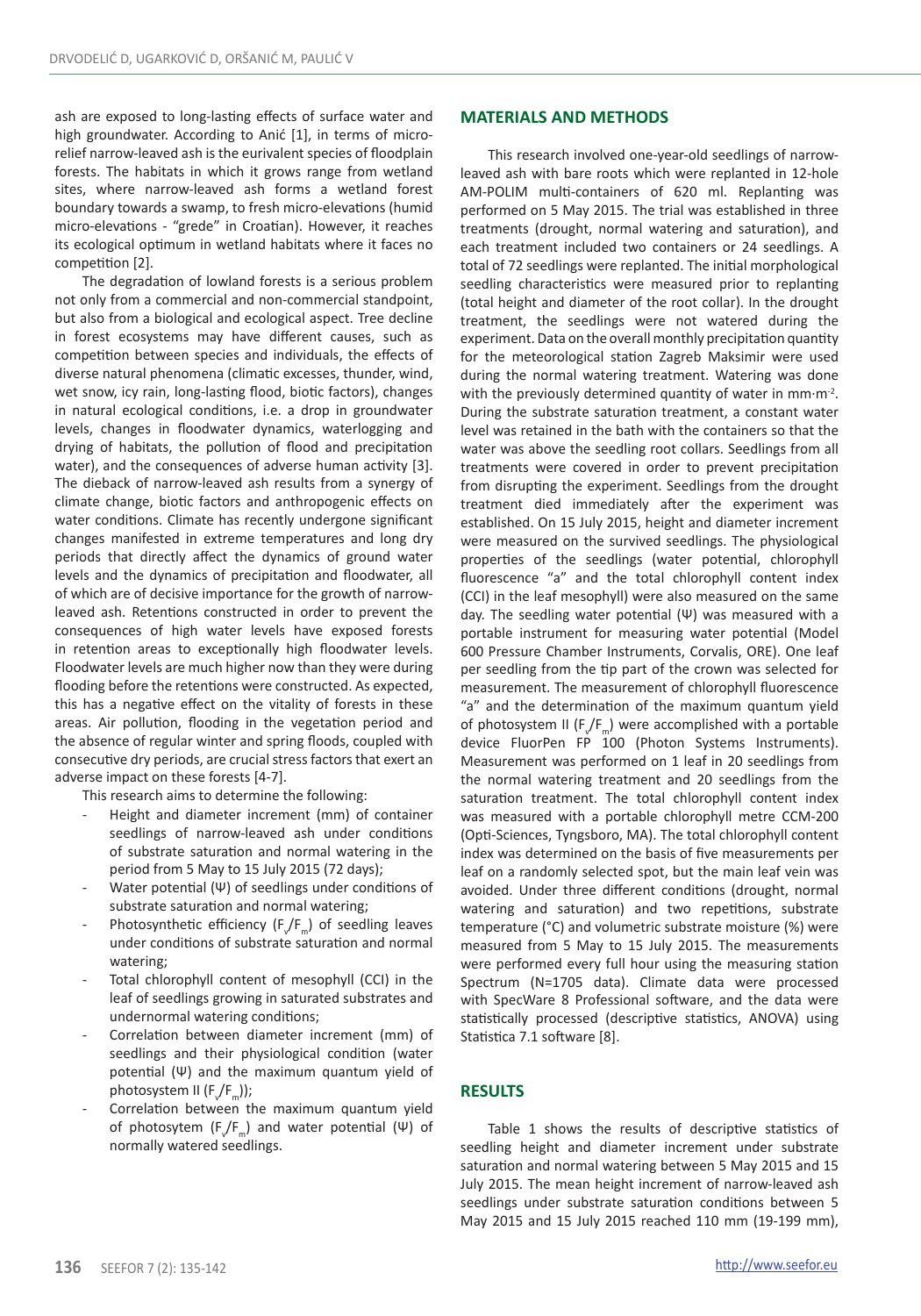while diameter increment amounted to 2.20 mm (9.54-4.43 mm). The mean height increment of seedlings under normal watering conditions between 5 May 2015 and 15 July 2015 amounted to 48 mm (0-119 mm) and diameter increment amounted to 0.39 mm (0.00-1.31 mm). A t-test was used to determine a statistically significant difference (p=0.000033) in the height increment of narrow-leaved ash seedlings under substrate saturation and normal watering conditions between 5 May 2015 and 15 July 2015. The seedlings under substrate saturation conditions showed better height increment of 62 mm on average compared to the normally watered seedlings. A t-test was used to determine a statistically significant difference (p=0.000000) in diameter increment of narrowleaved ash seedlings under substrate saturation and normal watering conditions between 5 May 2015 and 15 July 2015. Seedlings growing in saturated substrates had a diameter increment that was higher by 1.81 mm on average compared to normally watered seedlings.

Table 2 shows the results of descriptive statistics of the seedling water potential (Ψ) under substrate saturation and normal watering conditions on 16 July 2015. The mean water potential of narrow-leaved ash seedlings under substrate saturation conditions amounted to 5.6 bar (4.4-9.0 bar), whereas under normal watering condition it was 36.1 bar (15.5- 40 bar and more). In 10 plants (45.45%) pressure could not be taken due to instrument limitation of 40 bars. A t-test was used to determine a statistically significant difference in the water potential of narrow-leaved ash seedlings with regard to treatments (p=0.000000). Seedlings that were watered needed pressure that was higher by 30.5 bars on average for water to appear on the surface of leaf cross-section. Under

conditions of substrate saturation lasting for 72 days (5 May 2015 - 16 July 2015), the seedlings were under a low water stress or high water potential in relation to the seedlings that were watered, in which a low water potential or high water stress was detected.

Table 3 shows the results of descriptive statistics of the maximum quantum yield of photosytem II ( $F_{\gamma}/F_{\overline{m}}$ ) of seedlings under substrate saturation and normal watering conditions on 16 July 2015.The mean values of the maximum quantum yield of photosystem II ( $F_{\gamma}/F_{\pi}$ ) in seedlings treated by substrate saturation amounted to 0.82 (0.77-0.84), and in seedlings that were watered normally it was 0.65 (0.02-0.84). A t-test was used to determine a statistically significant difference (p=0.000000) in the success of photosynthetic efficiency of narrow-leaved ash seedlings with regard to the treatments. Watered seedlings had on average a lower maximum quantum yield of photosystem II by 0.17. The lower the  $F_{\gamma}/F_{\gamma}$  values are, the stronger the physiological shock of the seedlings is.

Table 4 provides the results of the descriptive statistics of the total chlorophyll content in the leaf mesophyll (CCI) of seedlings under conditions of substrate saturation and normal watering on 16 July 2015. Seedlings of narrow-leaved ash under conditions of substrate saturation had an average total chlorophyll content index (CCI) in the leaf mesophyll of 17.8 (7.8-32.6), whereas in the case of watered seedlings the above index was 18.3 (3.1-65.1) on average. The t-test results did not show the existence of a statistically significant difference (p=0.6818) in the total chlorophyll content index (CCI) in the leaf mesophyll of narrow-leaved ash seedlings under conditions of substrate saturation and normal watering on 16 July 2015.

| Variable                | N  | <b>Treatment</b> | <b>Mean</b> | Median | Minimum | Maximum | Variance | Std. Dev. |
|-------------------------|----|------------------|-------------|--------|---------|---------|----------|-----------|
| Height increment (mm)   | 24 | Saturation       | 110         | 121    | 19      | 199     | 3203     | 57        |
| Diameter increment (mm) |    |                  | 2.20        | 2.12   | 0.54    | 4.43    | 0.79     | 0.89      |
| Height increment (mm)   | 24 |                  | 48          | 46     | 0       | 119     | 845      | 29        |
| Diameter increment (mm) |    | Watering         | 0.39        | 0.33   | 0.00    | 1.31    | 0.17     | 0.42      |

**TABLE 1.** Descriptive statistics of height (mm) and diameter (mm) increment of container seedlings of narrow-leaved ash (*Fraxinus angustifolia* Vahl) under conditions of substrate saturation and normal watering between 5 May 2015 and 15 July 2015

**TABLE 2.** Descriptive statistics of the seedling water potential (Ψ) under substrate saturation and normal watering conditions on 16 July 2015.

| <b>Treatment</b> | N  | <b>Mean</b> | Median | <b>Minimum</b> | <b>Maximum</b> | Variance | Std. Dev. |
|------------------|----|-------------|--------|----------------|----------------|----------|-----------|
| Saturation       | 24 | 5.6         | 5.4    | 4.4            | 9.0            | 1.3      | 1.1       |
| Watering         | 22 | 36.1        | 39.5   | 15.5           | 40.0           | 36.7     | 6.1       |

**TABLE 3.** Descriptive statistics of the maximum quantum yield of photosytem II (Fv/Fm) of seedlings under substrate saturation and normal watering conditions on 16 July 2015

| <b>Treatment</b> | N  | Mean | <b>Median</b> | <b>Minimum</b> | <b>Maximum</b> | Variance | Std. Dev. |
|------------------|----|------|---------------|----------------|----------------|----------|-----------|
| Saturation       | 20 | 0.82 | 0.83          | 0.77           | 0.84           | 0.00     | 0.02      |
| Watering         | 20 | 0.65 | 0.73          | 0.02           | 0.84           | 0.04     | 0.20      |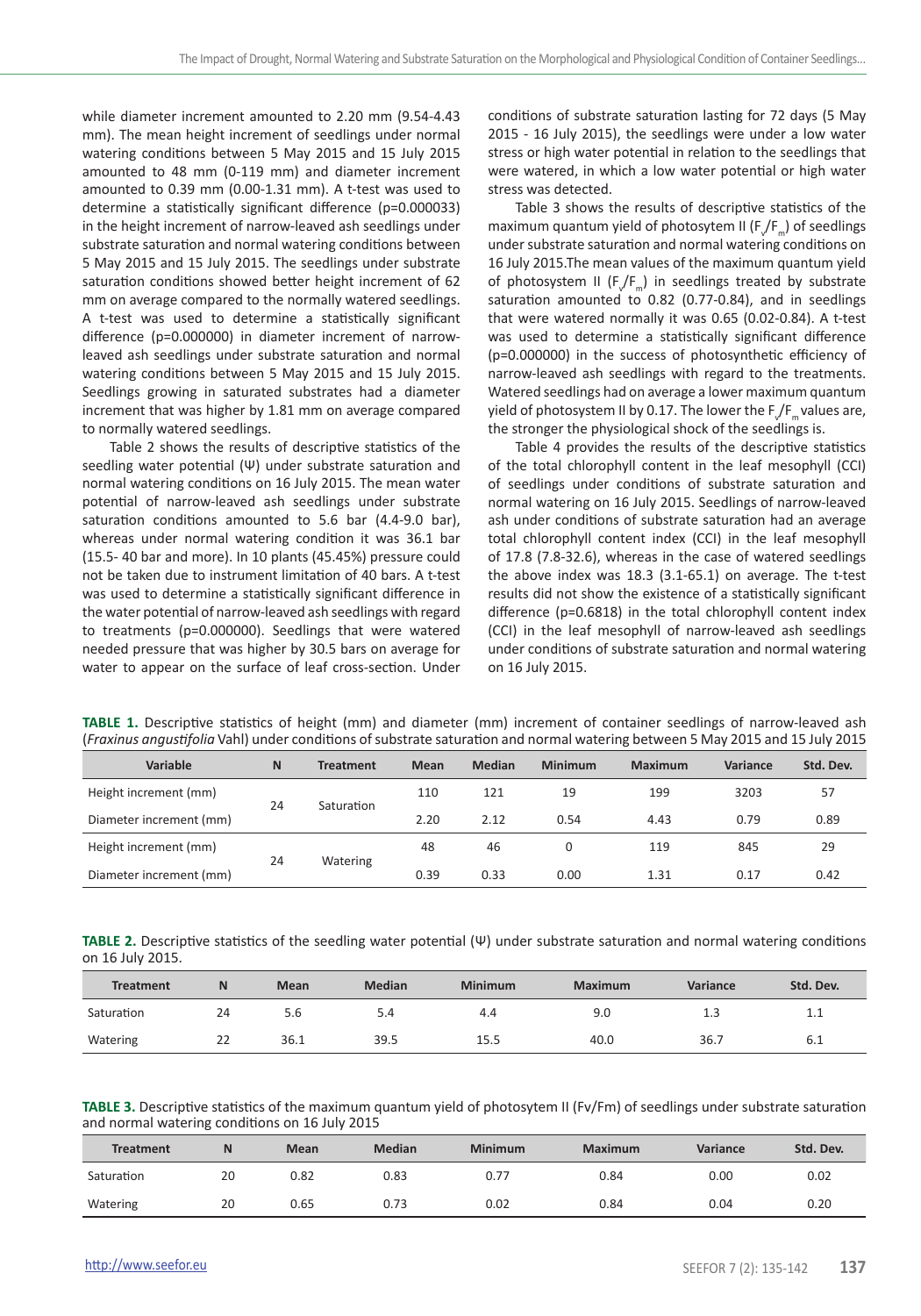A negative and significant correlation (r=-0.4507) was found between diameter increment (mm) of narrow-leaved ash seedlings under conditions of substrate saturation and water potential (bar) on 16 July 2015 (Figure 1).

A positive and significant correlation (r=0.40762) was observed between diameter increment (mm) of narrowleaved ash seedlings under conditions of normal watering and maximum quantum yield of photosystem II (F $\sqrt{\mathsf{F}_{_{\sf m}}}$ ) of seedlings on 16 July 2015 (Figure 2).

A negative and significant correlation (r=-0.4195) was found between the maximum quantum yield of photosystem II ( $F_{\gamma}/F_{\pi}$ ) and water potential (bar) in normally watered seedlings on 16 July 2015 (Figure 3).

Table 5 presents descriptive statistics of the analyzed microclimatic elements. The differences between the minimal and maximal values, i.e. maximal oscillations in substrate temperature in dry conditions amounted to 24.2°C, in saturated conditions to 15.9°C, and in normal conditions to 23.7°C. Absolute oscillations in the values of volumetric soil moisture reached 27.5% in dry conditions, 112.1% in saturated conditions, and 27.6% in normal conditions.

According to the results in Table 6, significant differences were found in mean values of substrate temperature and volumetric substrate moisture for the observed cases of drought, saturation and normal watering.

### **DISCUSSION**

According to Hrašovec *et al.* [9], drought has an important effect on the growing intensity of narrow-leaved ash dieback. If water supply is poor, then important physiological processes are decreased or halted, which affects plant growth [10].

In our research, seedlings under drought treatment died very soon after the establishment of the experiment. Seedling mortality can be explained by the biological properties of narrow-leaved ash (hygrophyte) and by adverse ecological conditions (lack of moisture in the soil and extremely high substrate temperature inside the containers). During flooding, the air in soil pores is replaced by water, which leads to oxygen concentrations that are 30 times lower than those in aerated soils [11]. Because the seedling root collars were submerged in water all of the time, hypertrophic lenticels were developed, while adventitious roots on the bottom part of the stem did not grow. Jaeger also reached the same result [12]. The European ash covered by floods during the entire vegetation

**TABLE 4.** Descriptive statistics of the total chlorophyll content in the leaf mesophyll (CCI) of container seedlings of narrow-leaved ash *(Fraxinus angustifolia* Vahl) under conditions of substrate saturation and normal watering on 16 July 2015

| <b>Treatment</b> | $\mathbb{N}$ | Mean | Median | <b>Minimum</b> | <b>Maximum</b> | Variance | Std. Dev. |
|------------------|--------------|------|--------|----------------|----------------|----------|-----------|
| Saturation       | 120          | 17.8 | 16.8   | 7.8            | 32.6           | 34.9     | 5.9       |
| Watering         | 115          | 18.3 | 17.1   | 3.1            | 65.1           | 89.6     | 9.5       |



**FIGURE1.** Correlations between diameter increment (mm) of container seedlings of narrow-leaved ash under conditions of substrate saturation and water potential (bar) on 16 July 2015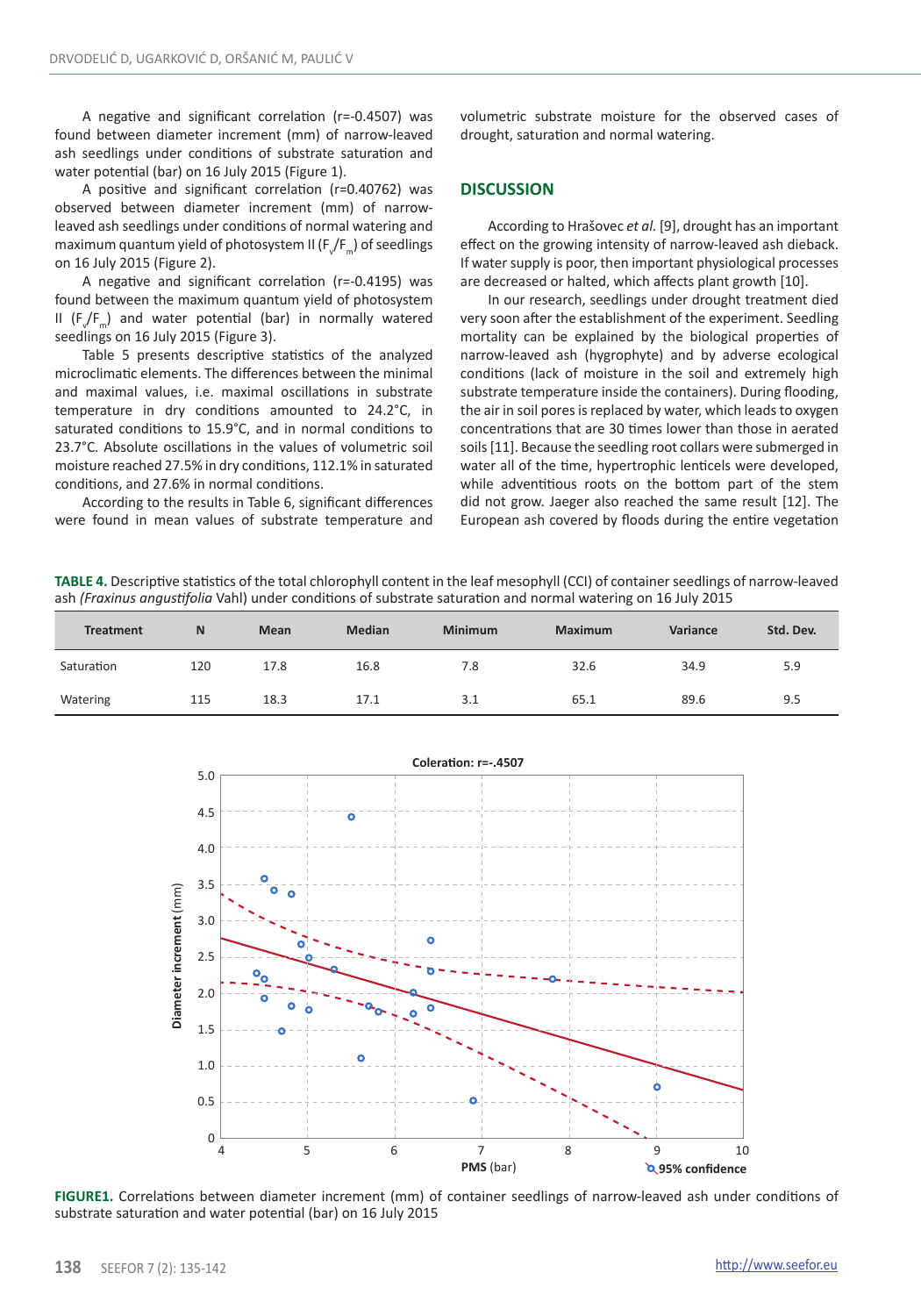period (April - September) manifests a considerable decrease in height increment and biomass [13, 14].

Our research showed that the height increment of narrow-leaved ash seedlings growing in saturated substrates was by 62 mm better on average as compared to the seedlings that received normal quantities of water. Evidently, the European ash and narrow-leaved ash are species with diverse ecological requirements.

The development of plant hypertrophy as a morphological response to flood conditions in which plant aeration is increased [15] was recorded in the species *Fraxinus excelsior* L. [13]. This phenomenon was observed



**FIGURE 2.** Correlations between diameter increment (mm) of container seedlings of narrow-leaved ash and the maximum quantum yield of photosystem II (F $\rm _v$ /F $_{\rm m}$ ) in normally watered seedlings on 16 July 2015



**FIGURE 3.** Correlations between the maximum quantum yield of photosystem II ( $F_{\gamma}/F_{\rm m}$ ) and water potential (bar) in normally watered seedlings on 16 July 2015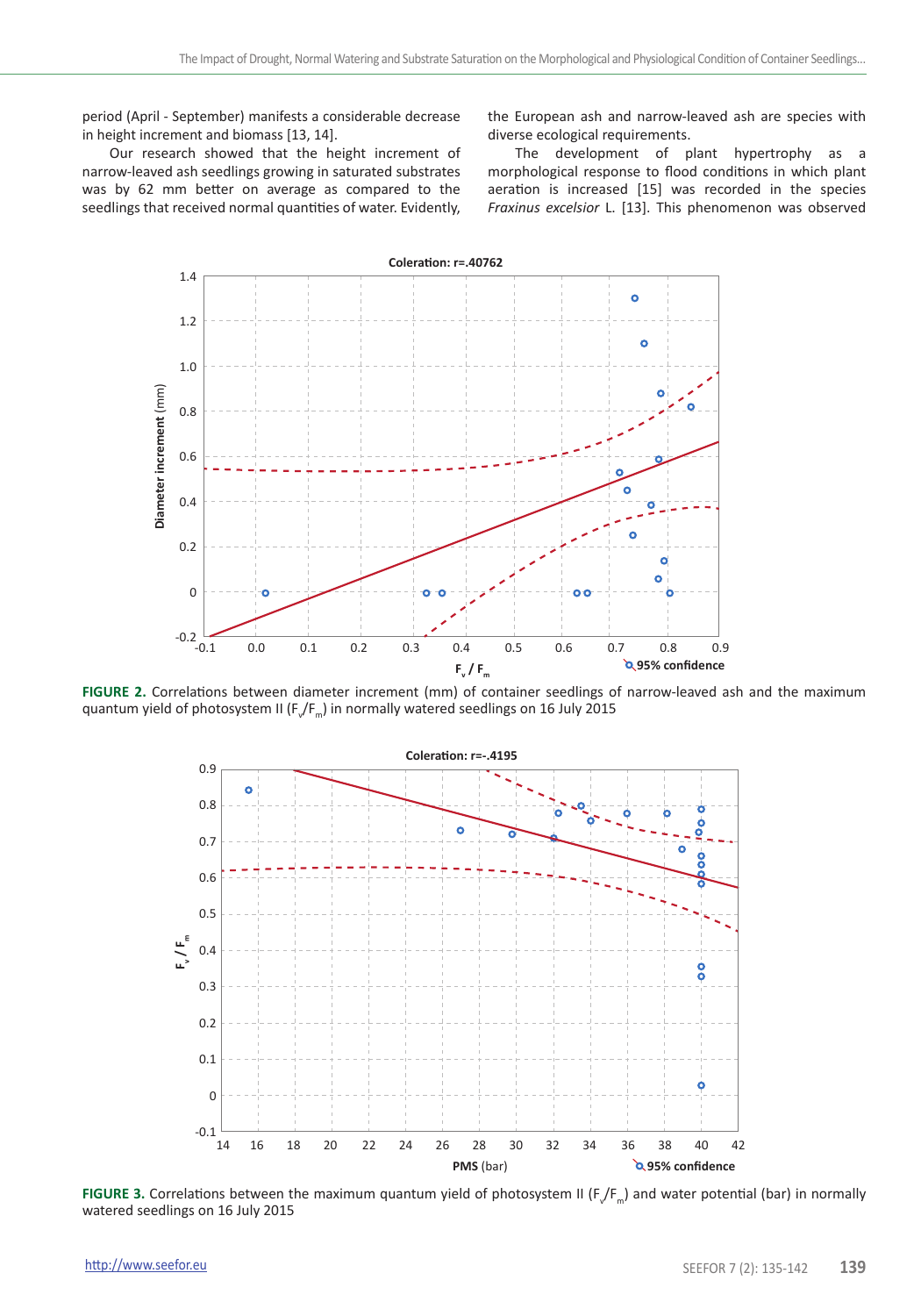in the provenance "Rhine" from alluvial stands, but not in the provenances "Alb" and "BFor", which indicates specific provenance adaptations to site conditions [12]. Morphological and anatomic adaptations of species of floodplain forest to floods are discussed by [16-19]. Our research confirmed what was mentioned above. Diameter increment of seedlings growing in saturated substrates was higher by 1.81 cm on average in relation to seedlings that were watered normally.

The plant root is in the soil with a high water potential, while the above-ground parts are surrounded by air, whose water potential is low. The existing water potential gradient enables transpiration course by which water is transported from the soil through the plant with no energy consumption and is released in the atmosphere. If low pressure (3 bars or 45 psi) is sufficient for water to emerge on the surface of a leaf cross-section, then the plant is under a relatively low water stress (high water potential) and probably has enough water for growth processes. If a pressure of 20 bars is needed for water to appear on the surface of the cut, the water stress is relatively high (low water potential). Water potential values differ from species to species. Succulents or young shoots may wilt at a low pressure of 7-8 bars, and certain physiological processes, such as photosynthesis, may be decreased at pressures lower than 10 - 15 bars. In our research, the average seedling water potential under substrate saturation was 5.6 bars (4.4 - 9.0 bars), and in normal watering conditions it was 36.1 bars (15.5-40 bars and higher). At 10 plants (45.45%), thepressure could not be taken due to the instrument being limited to 40 bars.

Photosynthesis is a very sensitive and early indicator of plant vitality [20, 21]. One of the first responses of a plant to unfavourable conditions is reflected in lower photosynthetic efficiency and in inhibitions of different molecular mechanisms. In this sense, the analysis of chlorophyll fluorescence is an excellent tool for determining different photosynthetic parameters that can be used for photosynthesis optimisation and control in field cultures. Chlorophyll fluorescence provides useful information about the photosynthetic efficiency under abiotic stresses [22]. Chlorophyll fluorescence analysis is a powerful tool for the study of species under normal and stressful conditions [23, 24]. Chlorophyll fluorescence can be used to assess plant vitality and stress. The parameter  $F\sqrt{F_m}$  is calculated from the minimum fluorescence value  $(F_0)$  and the maximum value  $(F_m)$  using the formula  $(F_m-F_0)/F_m$  It reflects the efficiency of electron transfer in photosystem II and is used as an indicator of the success of photosynthetic efficiency.

The difference between maximum and minimum fluorescence is called variable fluorescence  $(F_v)$ . An optimum yield of photosystem II,  $F_v/F_m$  is calculated from these data. This ratio represents a measure of the potential maximum quantum yield of photosystem II.

There are photosystems I and II. In the centre of

| <b>Conditions</b>                 | <b>Mean</b> | Min. | Max.  | Std. Dev. |  |  |  |
|-----------------------------------|-------------|------|-------|-----------|--|--|--|
| Substrate temperature (°C)        |             |      |       |           |  |  |  |
| Drought                           | 20.7        | 10.4 | 34.6  | 4.5       |  |  |  |
| Saturation                        | 19.6        | 12.0 | 27.9  | 3.2       |  |  |  |
| Watering                          | 20.1        | 9.1  | 32.8  | 4.8       |  |  |  |
| Volumetric substrate moisture (%) |             |      |       |           |  |  |  |
| Drought                           | 19.8        | 6.1  | 33.6  | 7.2       |  |  |  |
| Saturation                        | 41.3        | 36.7 | 148.8 | 16.1      |  |  |  |
| Watering                          | 22.8        | 6.6  | 34.2  | 8.1       |  |  |  |

**TABLE 5.** Descriptive statistics of substrate temperature (°C) and volumetric substrate moisture (%)

**Table 6.** The comparison of mean values of substrate temperature and volumetric substrate moisture in different conditions

| <b>Conditions</b> | <b>Microclimatic elements</b> |                              |  |  |  |
|-------------------|-------------------------------|------------------------------|--|--|--|
|                   | Substrate temperature (°C)    | Vol. substrate moisture (%)  |  |  |  |
| Drought           | $20.7 \pm 4.59$ <sup>a</sup>  | $19.8 \pm 7.2$ <sup>a</sup>  |  |  |  |
| Saturation        | $19.6 \pm 3.2$ <sup>b</sup>   | $41.3 \pm 16.1$ <sup>b</sup> |  |  |  |
| Watering          | $20.1 \pm 4.8^{\circ}$        | $22.8 \pm 8.1$ <sup>c</sup>  |  |  |  |

a, b, c Values within the column marked with a different letter significantly differ (p<0.05). Values are presented as the mean ± std. dev.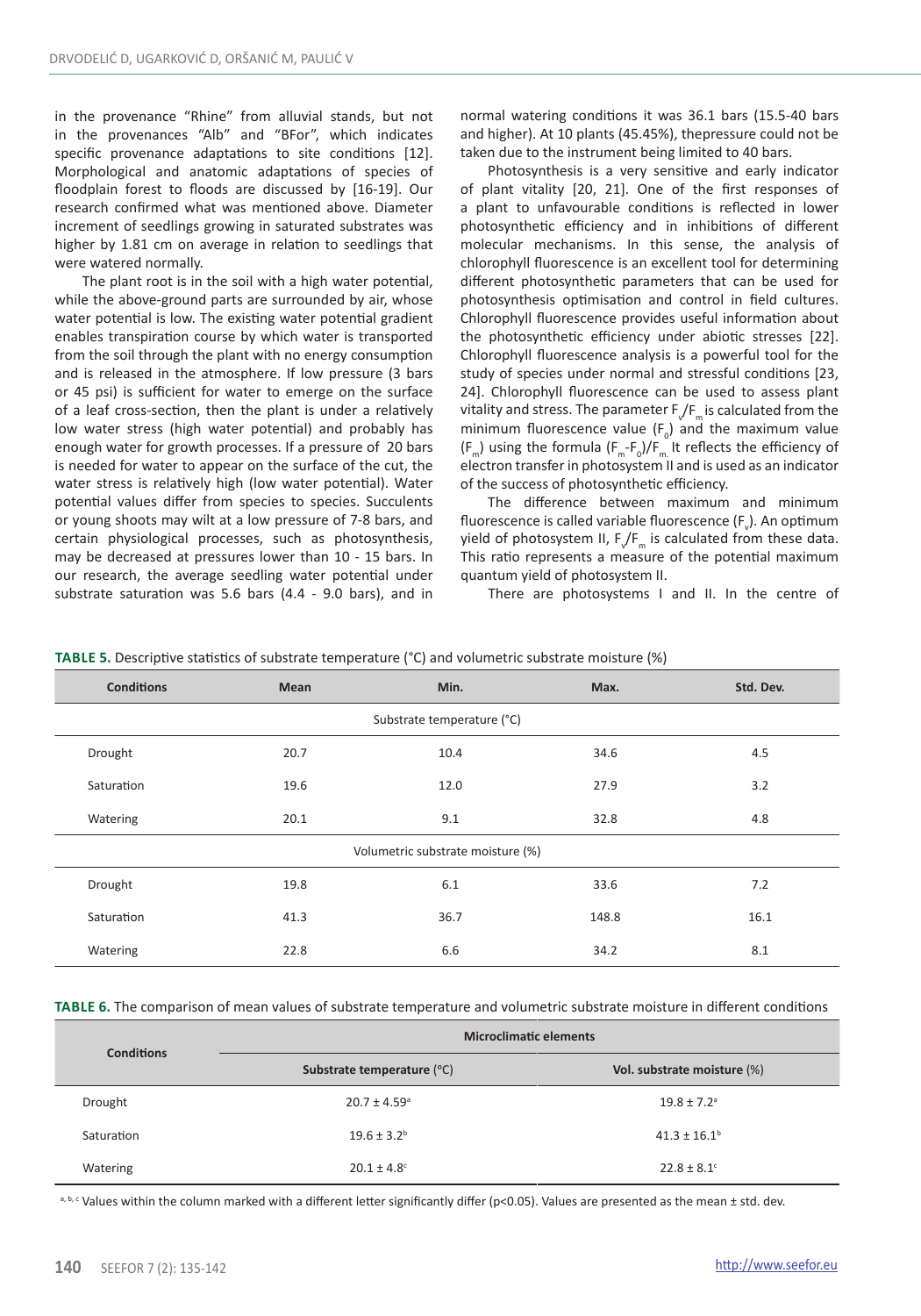photosystem I there is a chlorophyll molecule which has maximum absorption at a wavelength of 700 nm, while a chlorophyll molecule in photosystem II has maximum absorption at a wavelength of 680 nm [25].

Chlorophyll fluorescence can be used to assess vitality and stress of several cultivars, as well as analyze different cultivars in terms of their response to stress factors. Franić *et al.* [26] state that in general, the lowest Fv/Fm values were measured in treatments with insufficient water/5mg Cd in the soil, and the highest in treatments with sufficient water without cadmium, which points to the negative effect of a combination of water stress and cadmium-induced stress. Identical results were obtained by our studies (without cadmium). The average value of the maximum quantum yield of photosystem II  $(F_v/F_m)$  in seedlings treated by substrate saturation was 0.82, and in seedlings that were watered normally it was 0.65. In the majority of plant species, the potential maximum quantum yield of photosystem II is about 0.83. The maximum quantum yield of photosystem II in watered seedlings was lower by 0.17 on average, which indicates that the seedlings were under a stronger physiological shock. The chlorophyll metre works by emitting light at a wavelength of 653 nm (the red part of the solar spectre) and of 931 nm (the infrared part of the solar spectre) through the leaf mesophyll filled with chloroplasts that contain chlorophyll. The chlorophyll content index (CCI) is obtained on the basis of the relative quantity of the emitted, i.e. absorbed light by the chlorophyll. Measurements of the chlorophyll content index during the vegetation period can help us determine the optimal time for fertilization and the application of other pomotechnical treatments in nurseries, cultures or clonal seed orchards, thus improving the quantity and quality of the increment or seed yield. No statistically significant differences were found in the total chlorophyll content index (CCI) in seedling leaf mesophyll under substrate saturation and normal watering conditions.

Seedling diameter increment decreases with an increase in water potential values, as stated by Jaeger [12]. At normal watering, seedling diameter increment increases as the maximum quantum yield of photosystem II increases. An increase in the water potential value of seedlings under normal watering decreases the maximum quantum yield of photosystem II.

Consecutive dry years have a significant impact on the dieback of pedunculate oak and narrow-leaved ash, which are hygrophytes in terms of their ecological requirements for water. As for floods, the only difference is that pedunculate oak's dieback is affected by the occurrence of floods, whereas narrow-leaved ash's dieback is affected by the absence of floods. Here, the issue is probably the duration of flooding. Pedunculate oak cannot tolerate long-lasting floods, unlike narrow-leaved ash which is a more hygrophytic forest tree species. Narrow-leaved ash is a distinct hygrophyte capable

of tolerating stagnant water on the soil surface, the surplus of carbon dioxide and the lack of oxygen in swampy soils. Of importance is the fact that narrow-leaved ash cannot thrive under swampy conditions when water stagnates on the soil throughout the vegetation period. Changes in the onset and size of floods are the consequence of climate change and global warming. Large-scale floods will occur with rising frequency. There will be fewer small-scale floods [27]. Changes in climate that are expected in lowland Croatia will probably bring about a rise in air temperatures and a drop in precipitation quantities. The current status of hydrological conditions, which severe droughts occurring in the past several decades have changed significantly, are becoming ever more unfavourable for the survival of lowland forests with regard to their water requirements and the dependence of lowland species on groundwater [28]. Among all studied climatic elements and indices, it is lower precipitation quantities that have had a significant effect on the dieback of narrow-leaved ash [9].

The most favourable temperatures for the growth and development of an organism are those at which all the processes are best coordinated [29]. In terms of the requirements for air temperature and soil, narrow-leaved ash belongs to the eurithermal tree species, which are hardly susceptible to winter cold and summer heat, but highly susceptible to winter frost.

#### **CONCLUSIONS**

Containerized narrow-leaved ash seedlings saturated with water for 72 days showed a better morphologicalphysiological status than the seedlings that received normal quantities of water.

A statistically significant difference was confirmed in the morphological status of seedlings under conditions of substrate saturation and normal watering. Seedlings growing in saturated substrates attained bigger height increment by 62 mm and bigger diameter increment by1.81 mm on average, compared to seedlings that were watered normally.

A statistically significant difference was obtained in the physiological status of seedlings. The water potential of watered seedlings needed pressure that was higher by 30.5 bars in order for water to appear on the surface of the leaf cross-section. Seedlings growing in saturated substrates were under a low water stress or high water potential compared to watered seedlings, in which a low water potential or high water stress was observed. Photosynthetic efficiency ofwatered seedlings had a lower maximum quantum yield of photosystem II by 0.17 on average, which indicates that they were exposed to a bigger physiological shock.

Seedlings of narrow-leaved ash as a hygrophytic tree species do not tolerate dry conditions and no watering.